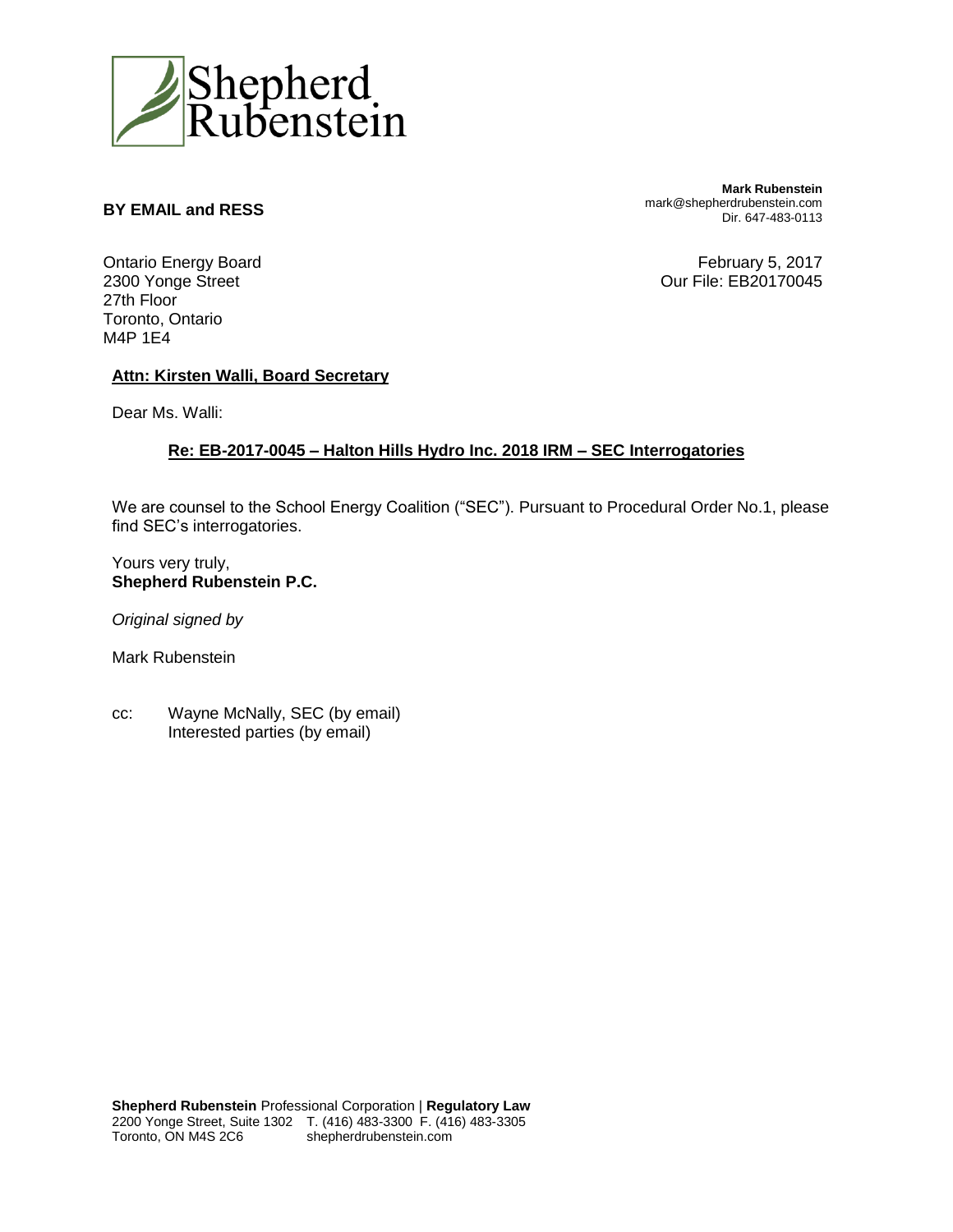#### **EB-2017-0045**

## **ONTARIO ENERGY BOARD**

**IN THE MATTER OF** the *Ontario Energy Board Act*, *1998*, S.O. 1998, c.15, Schedule B, as amended;

**AND IN THE MATTER OF** an application by Halton Hills Hydro Inc. to the Ontario Energy Board for an Order or Orders approving or fixing just and reasonable rates and other charges for electricity distribution to be effective May 1, 2018.

## **INTERROGATORIES**

## **ON BEHALF OF THE**

## **SCHOOL ENERGY COALITION**

#### **Depreciation**

#### **SEC-1**

Please explain on what regulatory basis (e.g. z-factor) the Applicant is seeking approval to establish a new deferral and variance account for the purpose of recovering amounts related to its depreciation expense, and how the request meets the applicable regulatory criteria.

## **SEC-2**

[p.1] Please confirm that the error was made by the Applicant or those working for it (e.g. auditors, regulatory consultants, etc.) and was entirely within its control.

## **SEC-3**

[p.1] Please confirm that the Applicant's last cost of service application (EB-2015-0074) was resolved by way of an approved Settlement Proposal with intervenors on all issues.

## **SEC-4**

Please provide the Applicant's 2016 and 2017 regulatory ROE, including the full calculations as would be provided to the Board in its RRR filings. Please provide a similar calculation regarding its forecast ROE for 2018 if this request for a deferral and variance account is not approved.

#### **Z-Factor**

#### **SEC-5**

[p.4] Please provide a copy of the referenced October 2014 Government of Ontario issued mandate.

## **SEC-6**

[p.4] Please provide a copy of the originating processes for the settlement and arbitration process (i.e. notice of arbitration, grievance, etc.).

#### **SEC-7**

[p.5] Please provide a copy of the Agreement.